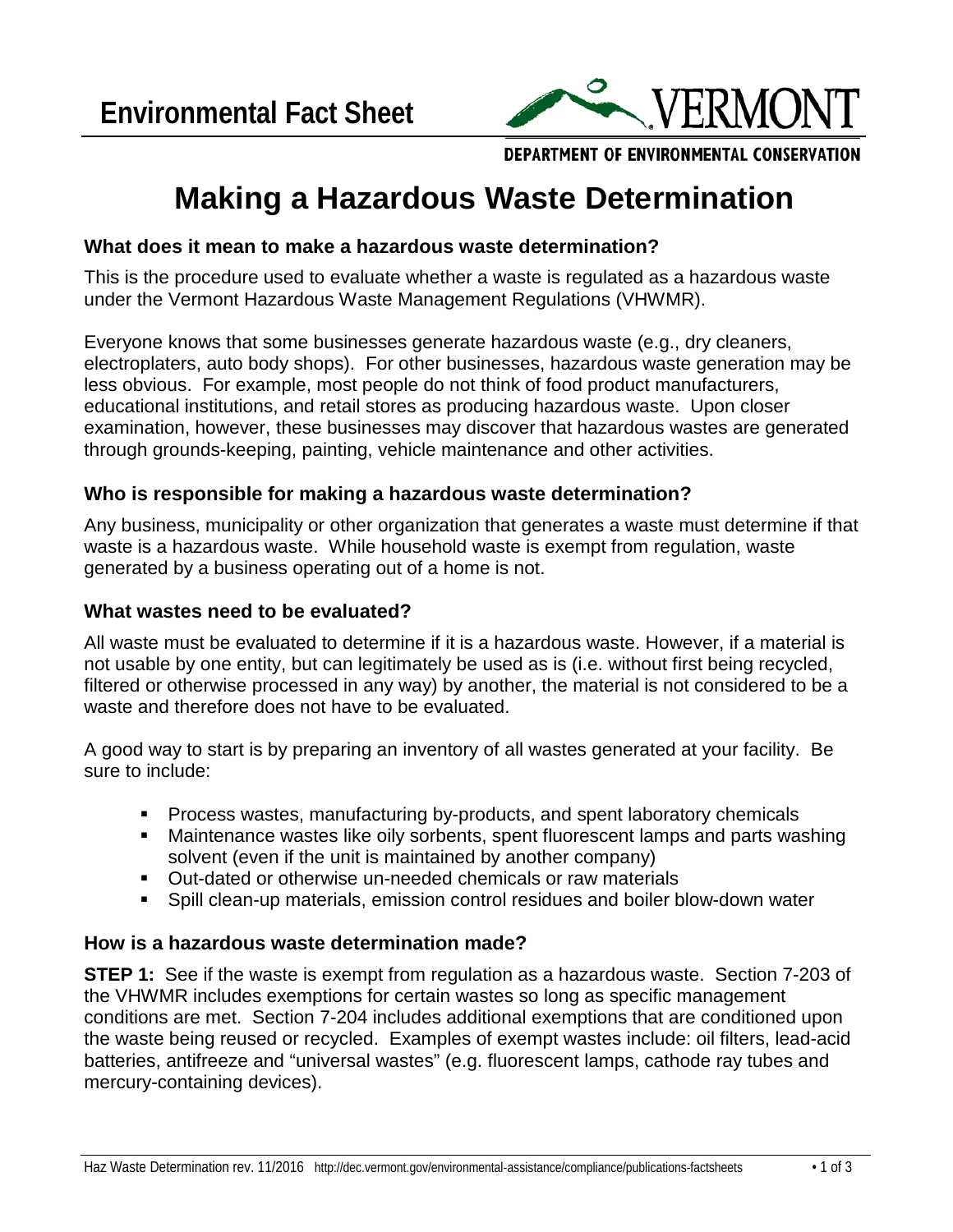**STEP 2:** If a waste is not exempt, determine if it is a "listed" hazardous waste (i.e., the waste is found on one of five lists in the VHWMR and is assigned a "VT," "F," "K," "P," or "U" code\*). In Vermont, "VT" and "F" wastes are far more common than other listed wastes.

- **Vermont-listed wastes** (see VHWMR Section 7-211). Vermont regulates eight specific wastes that are not regulated under the federal hazardous waste program. An example is oily waste that contains > 5% by weight petroleum distillates – assigned the VT02 code.
- **F-listed wastes** (see VHWMR Section 7-210) are "wastes from non-specific sources." There are 28 such wastes. An example is "spent non-halogenated solvent", like acetone – assigned the F003 code.
- **K-listed wastes** (see VHWMR Appendix I) are "wastes from specific sources". An example is "distillation bottoms from aniline production" – assigned the K083 code – and like most K-listed wastes, is rarely, if ever, generated in Vermont.
- **P-listed wastes** (see VHWMR Appendix IV) These "acutely hazardous wastes" have more protective standards. An example is "sodium cyanide" – assigned the P106 code.
- **U-listed wastes** (see VHWMR Appendix III) These are specific "discarded commercial chemical products or off-specification batches of commercial chemical products". An example is "methanol" that has never been used and is no longer needed – assigned the U154 code.

**STEP 3:** If the waste is not listed, the generator must then determine if it exhibits any one of four hazardous waste "characteristics" (i.e., ignitability, corrosivity, reactivity and/or toxicity and is assigned a "D" code\*).

**Ignitable waste** (see VHWMR section 7-205) is liquid with a flash point of less than ~140° F; or is not a liquid and is capable under standard temperature and pressure of causing fire and creating a burning hazard; or is an ignitable compressed gas. Ignitable waste is assigned the D001 waste code.

**Corrosive waste** (see VHWMR section 7-206) is liquid with a pH <2 or ≥ 12.5; examples are battery acid and caustic drain cleaner. Corrosive waste is assigned the D002 code. Note: corrosive solids are regulated under "Vermont-listed wastes" and are identified by the VT20 code.

**Reactive waste** (see VHWMR section 7-207) may have any of the following properties: is normally unstable; reacts violently with water, forms a potentially explosive mixture with water or can generate toxic gases when in contact with water; or is capable of detonation. Examples are picric acid and dynamite (munitions). Reactive waste is assigned the D003 code.

**Toxicity Characteristic wastes** (see VHWMR section 7-208) are wastes capable of leaching any one of 40 specific contaminants in excess of "regulatory levels" when tested in a laboratory using the Toxicity Characteristic Leaching Procedure (TCLP). Toxicity characteristic wastes are assigned the D004 through D043 codes.

\* All hazardous wastes are identified by a four-digit "hazardous waste code" that consists of one or two letters followed by two or three numbers (e.g., F005, VT02, D018). The waste codes are used to identify the waste on container labels and other required documents such as the hazardous waste manifest shipping document.